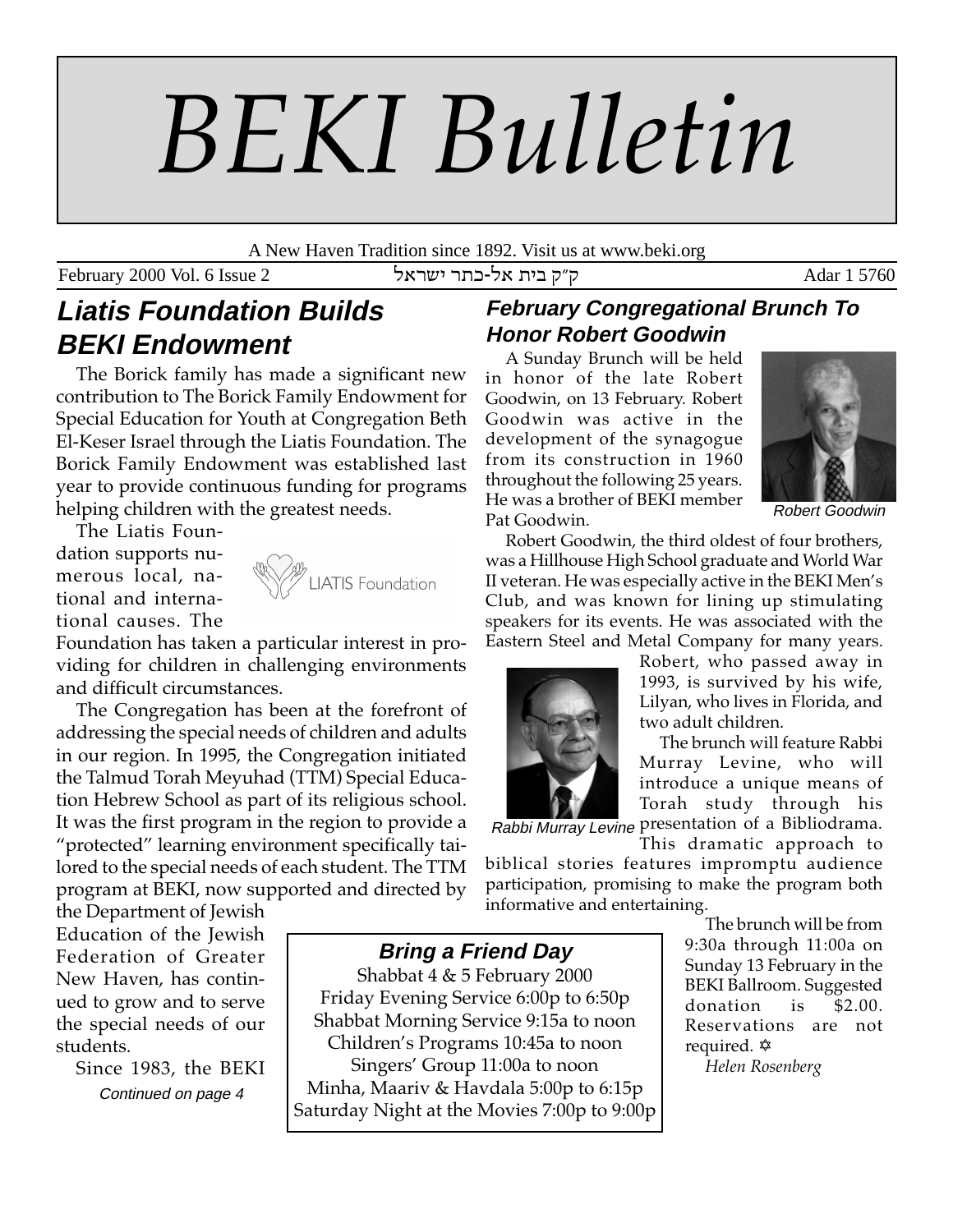#### **Administrative Announcements**

# **How to Contact the BEKI Bulletin**

Responses to "A Message from Rabbi Tilsen," questions for "Dear Rabbi" and Letters to the Editor can be sent to: Editor, BEKI-Bulletin, 85 Harrison Street, New Haven, CT 06515 or by email to jjtilsen@beki.org.

 *Rabbi Tilsen's mail and e-mail are opened directly and exclusively by the Rabbi himself* and are as secure and confidential as mail and e-mail can be.

# **Calling BEKI**

To call BEKI, dial (203) 389-2108.

When the automated attendant answers, dial any of the numbers below for the desired extension. You don't have to wait to hear the whole recorded greeting. If you don't have a "touch-tone" phone (i.e. a phone that dials by sending tones), wait to the end of the greeting and you will then be able to leave a message for the Administrator. A shortcut: To skip to the end of a greeting, press asterisk (\*).

#### **Extensions**

| Kadima & USY Youth Groups  30             |  |
|-------------------------------------------|--|
|                                           |  |
| Kulanu KeEhad Havura  33                  |  |
|                                           |  |
| Office Manager Mary Ellen Mack  14        |  |
|                                           |  |
| Rosenkrantz Library 11                    |  |
|                                           |  |
| Snow Day-No School Day Program  33        |  |
| Religious School Principal Terri Stern 13 |  |
| USY & Kadima Youth Groups  30             |  |

# **Personalized Bookkeeping**

**Services Offered:**

Check Writing • Payroll Statement Reconciliation • P/R Tax Forms End of Year Reports

#### **Accurate and Professional Service**

#### **787-0496**

Muriel Chorney 213 Maple St.

# **BEKI-Bulletin**

The newsletter is published monthly by Congregation Beth El-Keser Israel for the benefit of its members. Congregation Beth El-Keser Israel is affiliated with the United Synagogue of Conservative Judaism.

To contribute articles or for inquiries regarding membership, donations, or special activities, call the Synagogue office (203) 389-2108, or write to 85 Harrison Street, New Haven, CT 06515-1724 or email: *jjtilsen@beki.org* or see our web page created by Phill Simon: *www.beki.org* For information about advertising, call the synagogue

office. Deadline for submission of ads or articles is the 1st of the month preceding publication. Annual subscription is \$36.00.

#### **BEKI-Bulletin**

© 2000 Congregation Beth El-Keser Israel. A Message from Rabbi Tilsen & Dear Rabbi © 2000 Jon-Jay Tilsen. All rights reserved.

| Editor                     | Rabbi Jon-Jay Tilsen |
|----------------------------|----------------------|
| <b>Associate Editor</b>    | Donna Levine         |
| Associate Editor           | Donna Kemper         |
| <b>Circulation Manager</b> | Saul Bell            |
| <b>Production Editor</b>   | David Golden         |
| Advertisement Editor       | Sheila Gardner       |
| Photographer               | Charles Ludwig       |

#### **New on the web**

Useful information and resources can be found at BEKI's web site, at www.beki.org. New items include "Birth & Baby Event Notices," "Weddings," and "Death Notices." There is also a directory of the email addresses of some members. Let us know if you would like your name and address added. The Master Rotation Schedule for Shabbat Service Leaders and the candle lighting times for 5760/2000 are there as well. Check it out!

# **Rotation List Sent**

In mid-December, the "Master Rotation" for Shabbat and Festival service leaders for the period of January through June 2000 was mailed. The list includes the names of those who have volunteered to lead one or more of the services listed. For an additional copy of the Master Rotation, please either call the BEKI office at 389-2108 x14, pick one up from the counter by the coatroom, or download www.beki.org/rotate.html. If you would like to lead any service, or learn how, please contact Rabbi Tilsen at 389-2108 x10 for jjtilsen@beki.org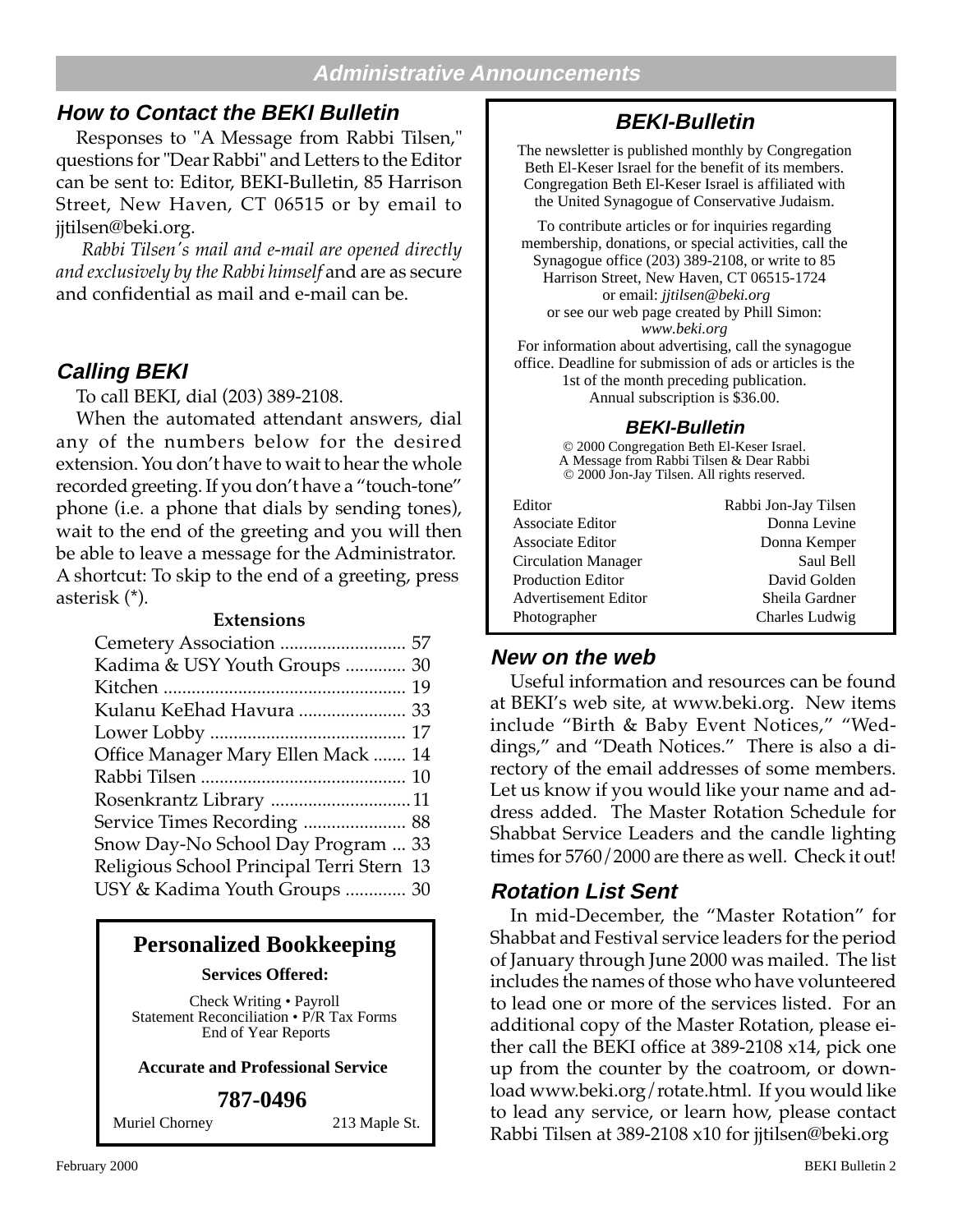# **Predicting the Past**

From time to time in recent months I have been asked, "What will the world (or the synagogue) be like in the next century?" Assuming the question was about the distant future (i.e. more than a month down the road), I have to confess that I have no idea.

I am reminded of the story of an Israeli who was out hiking and came upon a Bedouin scout lying flat on the ground with his ear pressed against the sandy earth. Without looking up the Bedouin said: "Jeep... 6-cylinder jeep... man driving jeep... long beard... wearing green shirt... woman in passenger seat... dressed in jeans..." The Israeli was duly impressed. "You can tell all of that just by pressing your ear to the ground?" he asked.

"No," replied the Bedouin, "The Jeep ran me over twenty minutes ago."

My understanding of how the world works is hardly sufficient to explain the past, let alone predict the future. And back in Rabbinical School I skipped the elective course "Practical Prophecy 101," in favor of "Investing for your Retirement." That makes me as qualified as the pundits to predict the future, so here goes.

#### **Rabbi Tilsen's Predications for the Year 2100**

Assuming we don't destroy all life or civilization through pollution, war or the successful attempt of physicists to recreate the Big Bang in their particle accelerators, we might expect the following.

- A new battery is developed that derives energy from the body's own heat or chemistry. It is wildly popular, as people no longer need to plug their heads in at night to recharge their cell phone implants.
- Replacement body parts, grown from one's own DNA, can be ordered from Amazon.com.
- The Social Security retirement age is raised to

135.

- A cancer cure is available at CVS without prescription.
- The first class letter rate is \$49.99.
- Rabbi Tilsen • Non-Conservative conversions to Judaism are not recognized by the government of Mars.
- All financial transactions are registered by fingerprint.
- Cars get over 200 mpg.
- New York City is expelled from the United States of North America, and Manhattan Island is towed to a location near Greenland.
- The Tel Aviv-Beirut Commuter Train line is overcrowded.
- BEKI operates franchises in 2,000 locations in 70 countries. Phase 27 is completed of the BEKI 2000 Project.
- New Haven real estate prices are astronomical as Sun Birds flock here in the summer to escape the blistering heat of the South.
- The City is renamed "New Haven at Yale." California is renamed "California at Microsoft."
- Construction nears completion on I-95.
- The Catholic Church returns to tradition and continues its reconciliation with Jewry, as Catholics now eat gefilte fish on Fridays.
- Ham, grown as genetically altered watermelons, is kosher-certified by the OU.
- You don't have to be Jewish to be Jewish, but it helps.

Those are my predications. One thing I know for sure is that the future can be whatever we make it. As we sing in the hymn "Lekha Dodi" each Shabbat Evening, "*sof ma`asei bemahshava tehila* – what becomes reality begins as thought." May your future, beginning today, be a happy one.  $\hat{\varphi}$ 

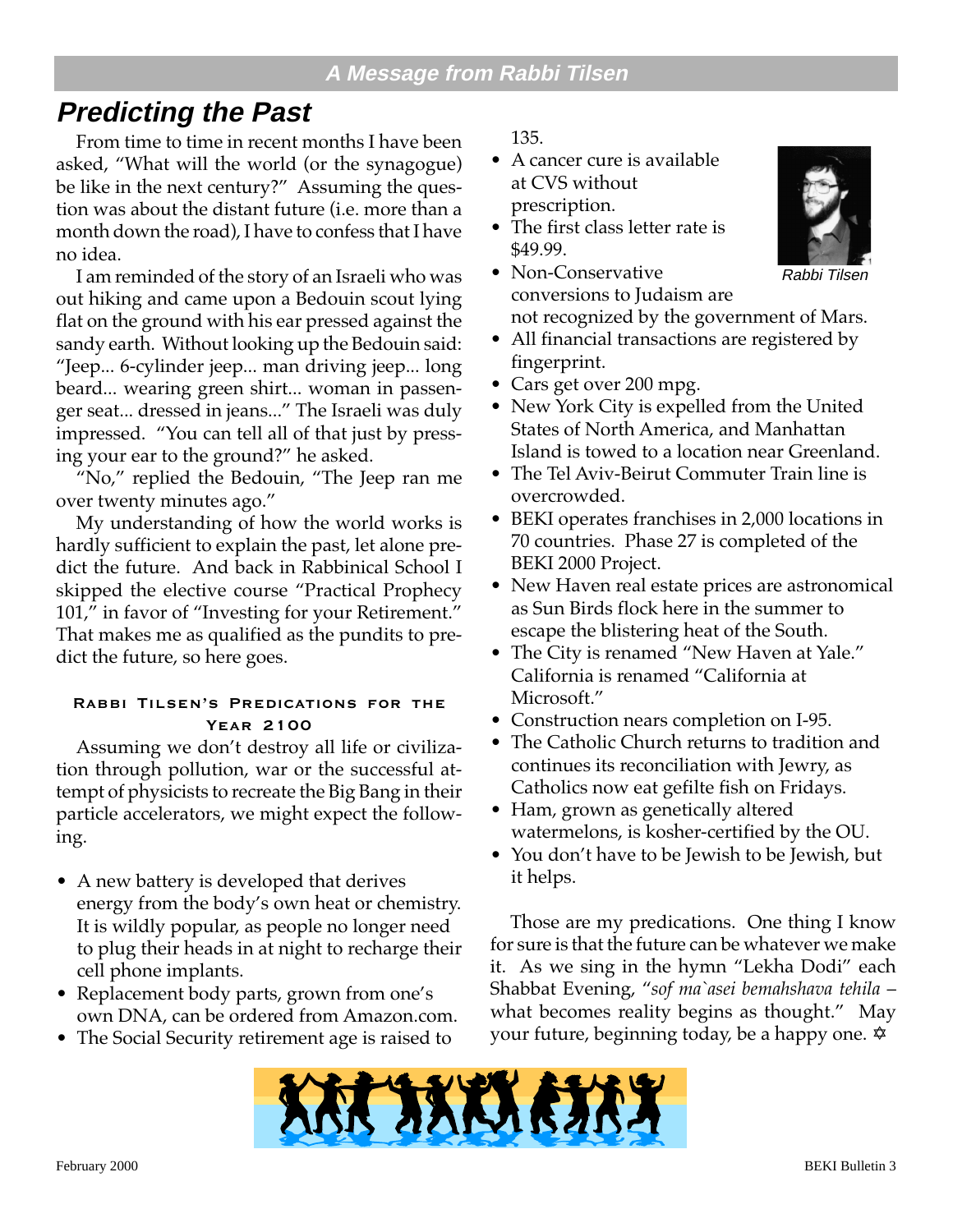# **Dear Rabbi**

I would be very grateful if you could let me know how long after childbirth a Jewish woman would undergo the ritual of purification. I am a Christian prison chaplain, very interested in the Jewish traditions.

Sincerely, Behind Bars

#### Dear Behind Bars,

According to the 16th century law code "Shulhan Arukh," which remains the standard reference volume for Conservative and most Orthodox Jews, a woman will undergo immersion in a *miqva* (ritual bath) at the end of a minimum of 7 days after the birth of a boy or 14 days after the birth of a girl. However, depending on the woman's menstrual cycles, and the customs of her particular locale and community, the period may be longer, up to 33 days for a boy and 66 for a girl. For a concise comprehensive discussion of the issue in English, see (HaRav) Mordechai Eliyahu, "The Paths of Purity — the Laws of Niddah and Family Purity." ✡

# **Liatis Foundation Builds BEKI Endowment** Dear Rabbi

#### Continued from page 1

Sisterhood has hosted a Special Needs Model Seder for adults in conjunction with the Jewish Family Service. In 1997, the Congregation initiated the "Kulanu Ke'Ehad Havura" for adults with special needs, which is now funded in part through the support of the **David & Lillian Levine Endowment for People with Special Needs** and through the generous support of **Roger & Susan Levine**. In 1999, BEKI initiated "Saul's Circle," an outreach program for adults with chronic debilitating mental illness, with major grant funding from the Jewish Foundation of Greater New Haven. Kulanu and Saul's Circle are directed by BEKI member **Anne Johnston**.

The **Borick Family Endowment** is managed by the Jewish Foundation of Greater New Haven for the benefit of the Congregation. Only the interest from the Endowment is used so that children with special needs will be supported in perpetuity.  $\hat{\varphi}$ 

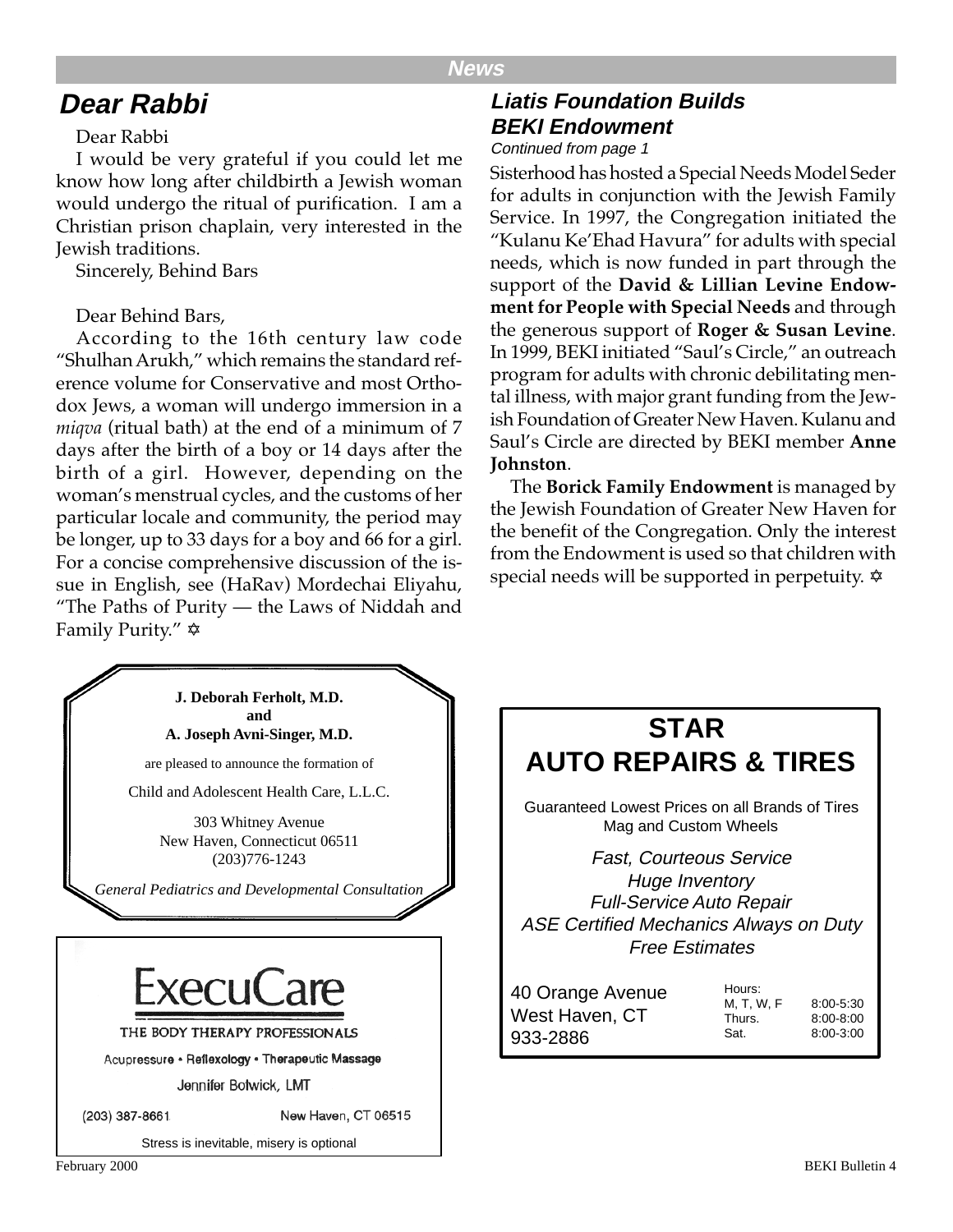# **New Thursday Morning Service Time**

Beginning on 2 March 2000, the time for the weekly Thursday morning service will change to 8:15a (ending by 9:00a). Only the time for the Thursday morning service has changed; all other service times remain unchanged.

This change was made after careful consideration by the Ritual Committee under the leadership of Steven Fraade and by Rabbi Tilsen. It is felt that there are a number of Congregants who would like to attend a weekday morning service but are simply not able to attend the 7:00a service, or who would strongly prefer this later starting time.

This change was made knowing that there is no hour that is most convenient for everyone, and that this new time might preclude some willing participants from attending on that one day of the week. It

is hoped, however, that this new service time for Thursday morning will enable a few more of us to fulfill the mitzva of communal worship.

There is a fundamental obligation for individual daily prayer, particularly the recitation of the Shema and the Amida. These prayers are direct Biblical and Rabbinic *mitzvot* (religious imperatives) and are vital to individual spiritual health. This obligation, for men and women alike, can be fulfilled just about anywhere.

Much effort has been spent in the past few centuries encouraging Jews to come to *shul* (synagogue) to help make a minyan. By "minyan" we mean the quorum of ten adult Jews needed for public worship. Only when a minyan is present is it appropriate to recite certain segments of the liturgy such as qaddish and qedusha and to read Torah. Each community has an obligation to maintain a minyan for each of the three or four daily services, and early sources depict God as being displeased when there is no minyan.

As Rabbi Eliezer ben Jacob said, "The Holy One declared to Israel: 'When you pray, pray in the synagogue of your city.'" The sages placed great importance on communal worship at the shul regardless of the numerical attendance. The individual fulfills this obligation whether there are two or two hundred others present. It is an obligation to recite the daily prayers, and the ideal place to pray is in the shul.

There is an extra measure of merit and *qedusha* (holiness) when the group prays as a Minyan, as that is the only way for the community to fulfill its obligation to hold public Torah readings. This mitzva is for the community, not the individual.

For some people, being able to say Mourners' Qaddish properly is the main reason for having a minyan. The original idea was for mourners to attend the public worship as a public memorial to their loved ones, and the mourners would lead the service. As it was impossible for everyone to lead the service, either because they had not mastered the liturgy or because there was more than one mourner present, it became the custom in some places for the mourners to recite Qaddish in place of leading the whole service. The Qaddish was chosen because it is

> Aramaic and not Hebrew, which made it more accessible to worshipers in a time when Aramaic was widely spoken.

> Why do people come to daily services? Some people attend daily morning and evening services in order to fulfill the obligation of personal prayer in the shul. Some come to help "make the minyan." Some find that daily prayer helps them center themselves spiritually — better to stop off at shul on the way home from work than at a bar. Bet-

ter to take a few minutes for God, for oneself, before coming home from a day of stressful work. Better to get up in the morning and go where you will be appreciated and needed. Better to come out to shul once or twice a day or week than to sit home all the time and watch TV. And better to pray at our shul, in the George G. Posener Daily Chapel, where the memories of Mr. Friedman, Izzy, Abe & Marion, Eddie, Bob, Moishe and numerous loved ones of blessed memory can still be felt.

Your comment and suggestion to Steven Fraade (397-9430 or steve.fraade@yale.edu) or to Rabbi Jon-Jay Tilsen (389-2108 x10 or jjtilsen@beki.org) would be welcome. If you would like guidance in attending any of our 22 weekly services, or would like to learn to lead a service, read Torah or Haftara, put on *tefillin* (phylacteries), or understand Hebrew, please let us know; the doors are open and seats are still available. ✡

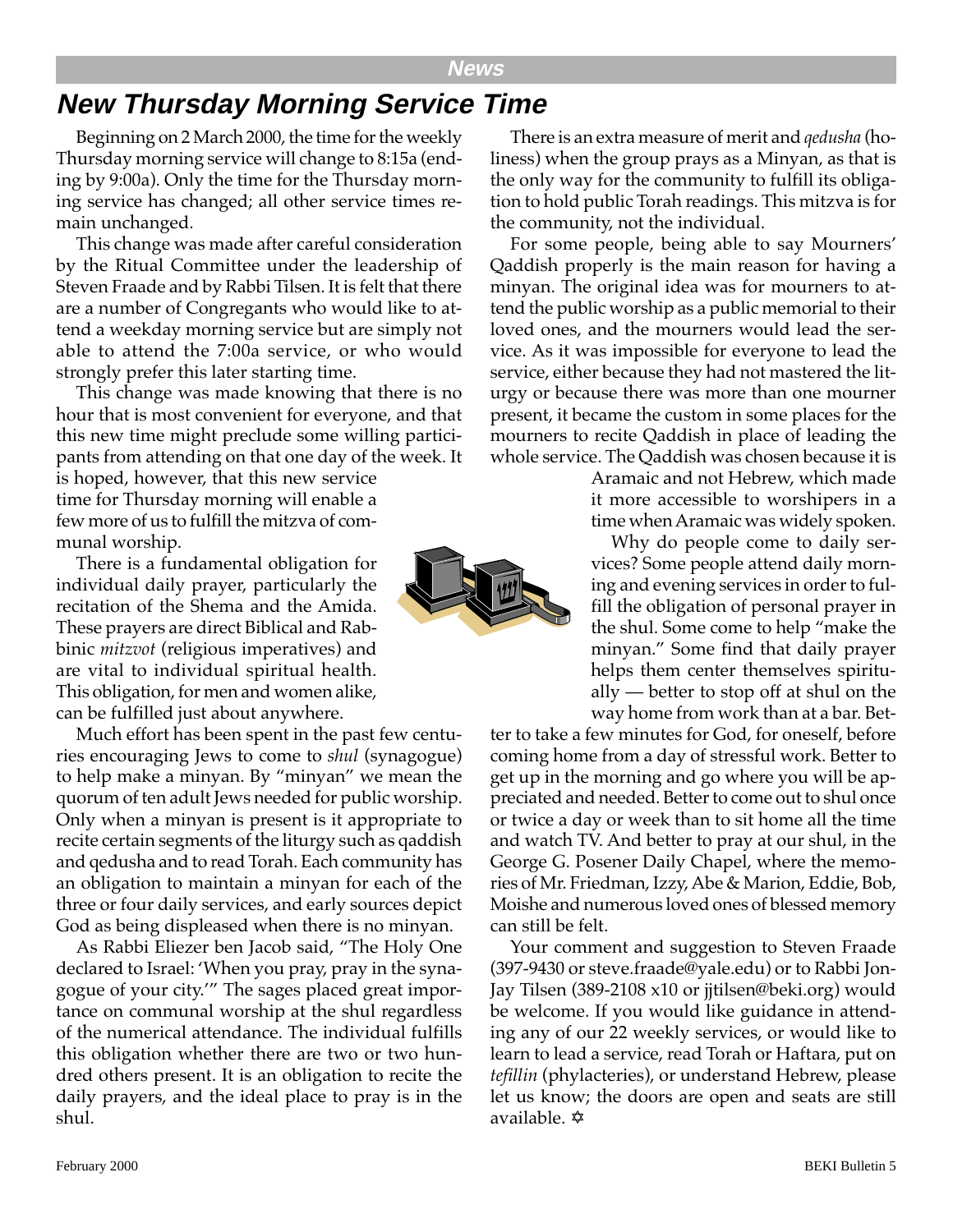#### **News**

# **LifeCycle**

# **With sorrow we note the passing of**

Harry Y. Miller, father of Phillip (& Lynn Coleman) Miller, on Tuesday night 4 January 2000.

Herbert Graff, father of Bennett (& Sharon Lovett-) Graff on Sunday 9 January 2000.

# **Mazal Tov**

To Ellen Jawitz & Robert Leikind

# **Calling Old Kippot**

A collection box for "recycling" kippot (yarmulkes) has been placed in the coatroom by BEKI member Patricia Zusman to be sent to communities in need in Africa through the offices of the National Council of Jewish Women. For more information on the project, call Pat Zusman at 799- 9995.

# **Winter Warmth Drive**

Until Sunday 13 February there will be a winter warmth drive organized by Jake Stern. There is a box in the synagogue coatroom for collection of winter garments such as jackets, gloves, mittens, scarves and blankets. These winter garments will be given to a homeless shelter. Garments in good condition would be highly preferred. Thank you in advance for your generosity.

# **BEKI Sisterhood News**

Sisterhood President Adele Tyson advises that plans are being considered for the Spring and for the annual Book of Life Luncheon. She always welcomes suggestions from members.

Patronize the Sisterhood Gift Shop. It is well stocked with beautiful items for all occasions and suitable for men, women and children.

Donations to Sisterhood were recently received from Joan Gelbert, Shirley Mattler, Rena Miller and Mikki Ratner.

Donations in memory of Mae Etkind were received from Herbert Etkind and Family, David and Ellen Murachver, Marcia Minuskin and Jeff Zonenshine, Lois Feldman, Adele Tyson, Eli and Goldie Kasimer, and the following Griffin Hospital colleagues: Patrick Charmel, Bill Powanda, Lynn Wardel, Marge Deegan, Dr. Kenneth Schwartz, Nancy Stroud, Diana Serednitsky, Mary Beth Troy, and Michael Gaeta.

# **BEKI Members: Who we are**

About 257 membership units (individuals or families) formally belong to the Congregation. It is estimated that an additional 200 families or individuals identify BEKI as their synagogue but do not hold formal membership. Member families include over 200 minor children; an additional 30 children are formal or regular participants in BEKI programs. Fully one-half of our member families have joined since August 1993. Almost two-thirds  $(61%)$  live in the City of New Haven.

*Jake Stern*



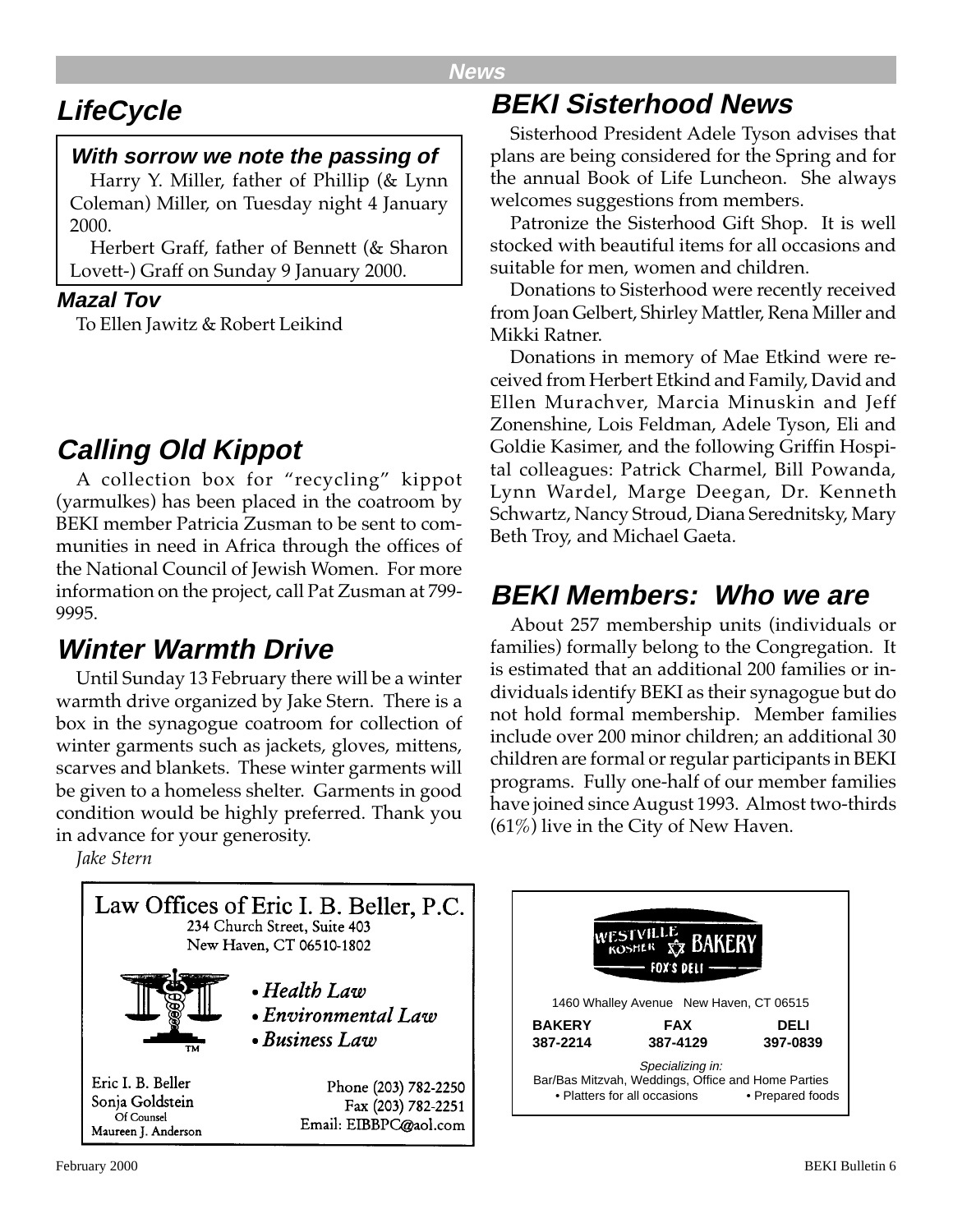# **New: Mishna Berakhot**

A seven-week survey of the second-century law compendium tractate Berakhot begins in BEKI's Rosenkrantz Library on Sunday 5 March 2000. The class meets immediately after the 5:45p evening service, from 6:00p to 7:00p. There is an \$18 registration fee. Participants should also bring any edition of "Mishna Berakhot," available at Jewish Book stores and from Amazon.com (see BEKI's link at www.beki.org/links.html). Library copies of the text are also avilable. This class will be lead by Rabbi Jon-Jay Tilsen. To register call Mary Ellen at 389-2108 x14 or beki@snet.net.

# **New: Song of Songs - Biblical Love Poetry**

A seven-week study of the ancient Biblical Book Shir HaShirim - Song of Songs begins in BEKI's Rosenkrantz Library on Sunday 5 March 2000. The class meets from 7:15p to 8:15p. There is an \$18 registration fee. Participants may either use a text available in the Library or bring their own copy. This class will be lead by Rabbi Murray Levine. To register call Mary Ellen at 389-2108 x14 or beki@snet.net.

# **Avot**

Join us every Shabbat afternoon following the Minha service during February and March for a thirty-minute Pirqe Avot Study session. Study and discuss this early collection of wise sayings of our sages, also known as "Mishna Avot" or as "Avot." "Pirqe" means chapters or quotations; "avot" means "of the ancestors." Avot was edited in the second century of the Common Era by Rabbi Yehuda HaNasi and contains material from that period as well as from several centuries earlier. As Hillel says, "Do not say, 'When I have leisure, I will study,' for you may never have leisure" (Avot, 2:5). That's the same Hillel who says, "If not now, when?" (Avot, 1:14).

# **Siyyum 2001**

A group of adults who have made a commitment to a yearlong program of study have begun studying together. If you are interested in learning more about the program or would like to join, please contact Rabbi Tilsen at 389-2108 x10 or jjtilsen@beki.org.

# **Shabbat Shalom Learners' Minyan**

The "Shabbat Shalom Learners' Minyan," which meets every other Saturday morning at 10:45a in BEKI's Rosenkrantz Library, is an ideal setting for veteran and novice shul-goers alike to become more comfortable and expert in the Shaharit (morning) and Torah services in a supportive setting. Led by Steven Fraade and Rabbi Alan Lovins, the Shabbat Shalom Learners' Minyan has helped many feel a deeper sense of awe born of greater understanding while increasing the level of comfort through nurturing step-by-step practice in a non-threatening multi-generational setting. The SSLM will meet on 12 & 26 February.

# **Rashi Study Group**

Each Monday morning from 7:45a to 8:30a adults meets in BEKI's Rosenkrantz Library to read Rashi's commentary to the Torah. It is possible to attend the study for a single meeting or to begin at any time. Knowledge of Hebrew is not necessary but helpful. For more information, just come once and find out what it is about. (On 21 February, Presidents' Day, the Rashi Group will meet at 9:45a.)

# **New: Midrasha Winter Series**

BEKI has joined with neighboring Conservative and non-Conservative congregations under the auspices of the Department of Jewish Education of the Jewish Federation of Greater New Haven in offering a program of adult study known as "Midrasha." Midrasha will meet for six weeks on Monday nights beginning 28 February 2000 (excluding 20 March) at Temple Beth Sholom. For more information please see the BEKI's community events bulletin board or call Valerie Sandler at the DJE at 387-2424 x316 (vsandler@jewishnewhaven.org).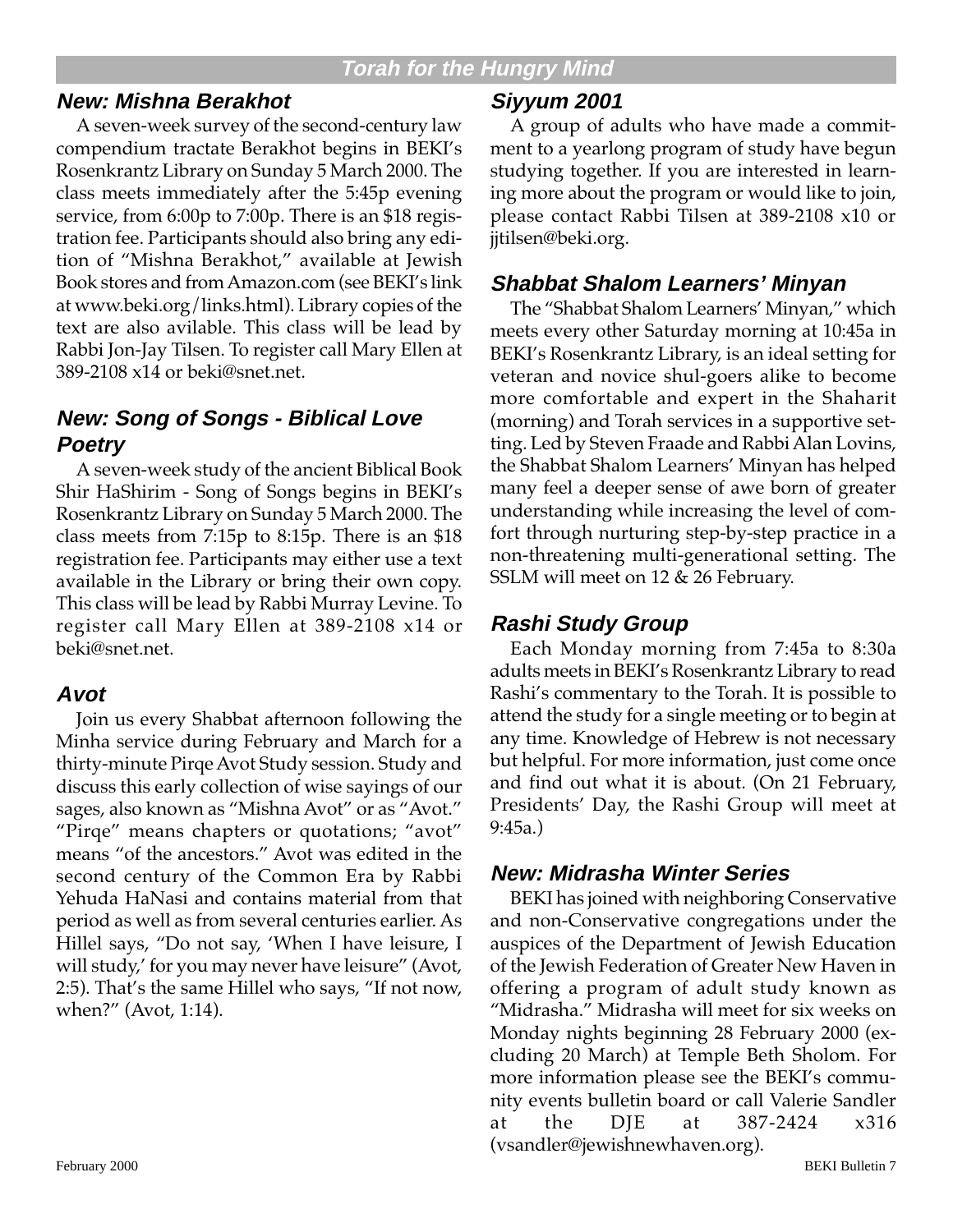|                    | 5760                     | Saturday   | v.<br>29 Shevat | "Bring a Friend to Shabbat" | 9:15a Shaharit    | 10:45a Children's  | 10:45a Singers' Circle | 5:00p Minha (Pirqe Avot follows) | 7:00p Family Film Night | 6 Adar 1       |                | 9:15a Shaharit   | 10:45a Children's        | 10:45a SSLM       | Kiddush sponsored by Joy Kaufman | and Stewart Frankel  | 5:00p Minha (Pirqe Avot follows) | $\mathbf{D}$<br>13 Adar I    | 9:15a Shaharit | 10:45a Children's     | 10:45a Singers' Circle | 5:15p Minha (Pirqe Avot follows) | 5:30p Special Presentation   |              |              | $\frac{26}{5}$<br>$20$ Adar I | TS Shabbat      | 9:15a Shaharit     | Darshan: Joshua Cahan      | 10:45a Children's | 10:45a SSLM         | 5:15p Minha (Pirqe Avot follows) | <b>BEKI</b> email:         | Office: BEKI@snet.net | Rabbi: jjtilsen@aol.com | website: www.beki.org |                       |                                  |
|--------------------|--------------------------|------------|-----------------|-----------------------------|-------------------|--------------------|------------------------|----------------------------------|-------------------------|----------------|----------------|------------------|--------------------------|-------------------|----------------------------------|----------------------|----------------------------------|------------------------------|----------------|-----------------------|------------------------|----------------------------------|------------------------------|--------------|--------------|-------------------------------|-----------------|--------------------|----------------------------|-------------------|---------------------|----------------------------------|----------------------------|-----------------------|-------------------------|-----------------------|-----------------------|----------------------------------|
|                    |                          | Friday     | 28 Shevat       |                             | 7:00a Shaharit    | 4:54p Candles      | 6:00p Maariv           | Due date for next week's         | dinner reservations     | 5 Adar I       | 7:00a Shaharit | 5:02p Candles    | 6:00p Maariv followed by | Shabbat Dinner to | Welcome New Members              |                      |                                  | $\overline{18}$<br>12 Adar I | 7:00a Shaharit | 5:11p Candles         | 6:00p Maariv           |                                  |                              |              |              | 25<br>19 Adar I               | 7:00a Shaharit  | 5:19p Candles      | 5:00p Maariv               |                   |                     |                                  | Office Hours:              | Mon 9a-12 & 1p-3p     | I'ue by appt. only      | Wed 10a-12 & 1p-6p    | Thu 9a-12 & 1p-3p     | Fri 9a-2p                        |
|                    |                          | Thursday   | 27 Shevat       | 7:00a Shaharit              | 5:45p Maariv      | 7:30p A.A.         |                        |                                  |                         | 4 Adar         | 7:00a Shaharit | 5:45p Maariv     | 5:45p Benei Mitzva       | 7:30p A.A.        | Deadline for mid-month           | mailing submissions) |                                  | $\mathbf{L}$<br>11 Adar I    | 7:00a Shaharit | 5:45p Maariv          | 7:30p A.A.             | 7:30p Book Group                 |                              |              |              | $\overline{a}$<br>18 Adar 1   | 7:00a Shaharit  | 5:15p Benei Mitzva | 5:45p Maariv               | 7:30p A.A.        |                     |                                  | <b>BEKI</b> phone numbers: | 203) 389-2108         | Fax (203) 389-5899      | Mary Ellen-Office x14 | Relig.School x13      | Kulanu x33<br>Rabbi x10          |
| <b>BEKI</b> Events | February - Shevat - Adar | Wednesday  | 26 Shevat       | 7:00a Shaharit              | 10:30a Play Group | 4:15p Relig.School | 5:45p Maariv           |                                  |                         | $3$ Adar       | 7:00a Shaharit | 0:30a Play Group | 4:15p Relig.School       | 5:45p Maariv      | ':30p Exec. Board                |                      |                                  | $\tilde{=}$<br>10 Adar I     | 7:00a Shaharit | 10:30a Play Group     | 4:15p Relig.School     | 5:45p Maariv                     |                              |              |              | 23<br>17 Adar I               | 7:00a Shaharit  | 0:30a Play Group   | <b>No Religious School</b> | 5:45p Maariv      | 4:45p Saul's Circle | ':45p General Board              |                            |                       |                         |                       |                       |                                  |
|                    |                          | esday<br>Ē | 25 Shevat       | 7:00a Shaharit              | 5:45p Maariv      | (Deadline for      | submissions to         | <b>Bulletin</b> )<br>March       |                         | œ<br>2 Adar I  | 7:00a Shaharit | 5:45p Maariv     |                          |                   |                                  |                      |                                  | 15<br>9 Adar I               | 7:00a Shaharit | 5:45p Maariv          |                        |                                  |                              |              |              | 22<br>16 Adar I               | 7:00a Shaharit  | 5:45p Maariv       |                            |                   |                     |                                  | 29<br>23 Adar I            | 7:00a Shaharit        | 5:45p Maariv            |                       |                       |                                  |
|                    |                          | Monday     |                 |                             |                   |                    |                        |                                  |                         | <b>Adar</b>    |                | 7:00a Shaharit   | 7:45a Rashi Study Grp    | 5:45p Maariv      |                                  |                      |                                  | $\overline{1}$<br>8 Adar 1   | 7:00a Shaharit | 7:45a Rashi Study Grp | 5:45p Maariv           |                                  |                              |              |              | $\overline{a}$<br>15 Adar I   | Presidents' Day | 9:00a Shaharit     | 9:45a Rashi Study Grp      | 5:45p Maariv      |                     |                                  | 28<br>22 Adar I            | 7:00a Shaharit        | 7:45a Rashi Study Grp   | 5:45p Maariv          | 7:00p Midrasha series | begins $@$ Temple Beth<br>Sholom |
|                    | 2000                     | Sunday     |                 | Shaharit=Morning            | Minha = Afternoon | Maariv=Evening     | SSLN=Shabbat Shalom    | Learners' Minyan                 |                         | ۰<br>30 Shevat | Rosh Chodesh   | 9:00a Shaharit   | 9:30a Relig.School       | 5:45p Maariv      | 7:00p The New School Planning    | <b>Open Meeting</b>  |                                  | $\mathbf{r}$<br>7 Adar I     | 9:00a Shaharit | 9:30a Relig.School    | 9:30a Congr. Breakfast | In Memory of Robert Goodwin      | Speaker: Rabbi Murray Levine | 5:45p Maariv | 6:00p Hebrew | $\overline{a}$<br>14 Adar I   | 9:00a Shaharit  | No Relig.School    | 5:45p Maariv               | 6:00p Hebrew      |                     |                                  | 27<br>21 Adar I            | 9:00a Shaharit        | 9:30a Relig.School      | 5:45p Maariv          | 6:00p Hebrew          |                                  |